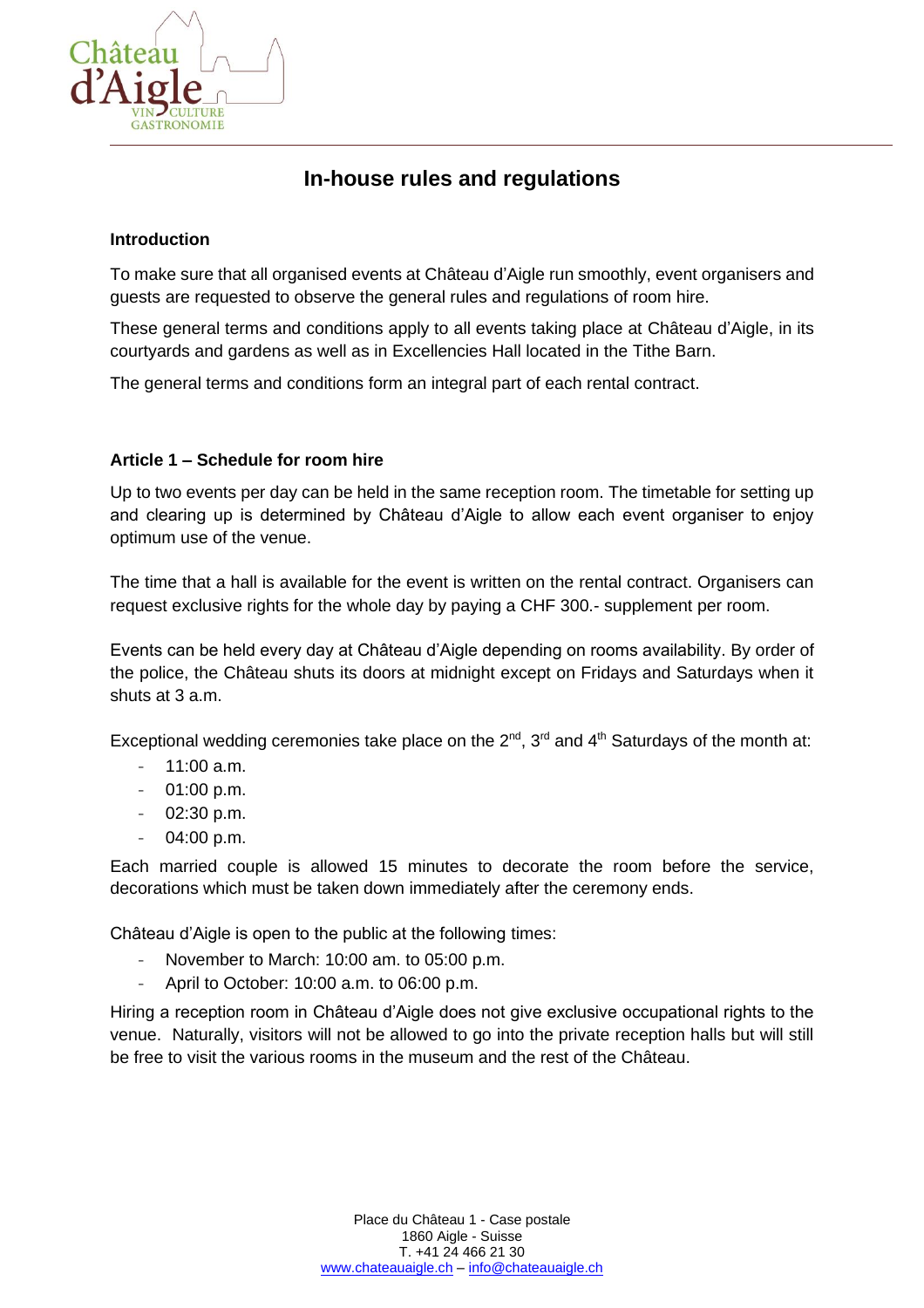

### **Article 2 – Cocktails and dinners**

Château d'Aigle's reception halls are only hired out in tandem with a cocktail or dinner organised by one of the outside registered caterers unless they are being used for a seminar, general assembly, or weddings.

Any aperitif, snack or meal served in the rooms of the Château d'Aigle must be organized by one of our approved caterer:

- Badouxthèque [www.badouxtheque.ch](http://www.badouxtheque.ch/)  $+41$  24 467 00 40
- Eurotel Victoria www.eurotel-victoria.ch/villars +41 24 495 31 31
- Fairmont Le Montreux Palace <https://www.fairmont.com/montreux/> +41 (0)21 962 10 05
- Héritier Traiteur SA www.heritier-traiteur.ch +41 21 905 11 76
- La Pinte du Paradis www.lapinteduparadis.ch +41 24 466 18 44
- Lausanne Palace & Spa www.lausanne-palace.ch +41 21 331 31 74
- Mayor Traiteur www.mayortraiteur.ch  $+41$  22 328 10 82
- Mövenpick Hôtel Lausanne www.moevenpick-hotels.ch +41 21 612 72 78
- RSH Quality Food Concept SA www.rsh-traiteur.ch +41 21 635 29 80
- Traiteur Reichenbach www.reichenbach-saveurs.ch +41 79 155 35 18

Wines served in the Château's reception halls and the Dîme House are provided exclusively by the Château's official winegrower partners (see the list below):

- Anne Müller www.annemuller.ch +41 79 672 64 15
- Artisans Vignerons d'Ollon www.avollon.ch +41 24 499 25 50
- Artisans Vignerons d'Yvorne www.avy.ch +41 24 466 23 44
- Badan Vins www.badanvins.ch +41 24 466 92 72
- $-$  Badoux Vins www.badoux-vins.ch  $+41$  24 468 68 88
- Cave Alain Emery www.cave-emery.ch +41 79 797 88 31
- Cave Borloz / Alexandre Favre www.aleajactaest.ch +41 79 658 37 21
- Cave du Clos Aimond www.cave-du-clos-aimond.ch **-** +41 79 413 40 76
- Cave du Prieuré [www.cave-du-forum.ch](http://www.cave-du-forum.ch/) +41 24 466 46 35
- Château Maison Blanche [www.maison-blanche.ch](http://www.maison-blanche.ch/) +41 24 466 32 10
- Commune d'Aigle www.aigle.ch +41 24 468 41 11
- Commune d'Yvorne www.commune-yvorne +41 24 466 25 22
- Domaine Baud-Bel www.baud-bel.ch +41 79 449 14 23
- Domaine de la Baudelière www.artisanes-vigne-vin.ch +41 79 353 67 58
- Domaine de la Pierre Latine www.pierre-latine.ch +41 24 466 51 16
- Domaine de l'Ovaille www.ovaille.ch +79 323 26 06
- Domaine des Hospices Cantonaux +41 21 557 92 68
- Frédéric Borloz fbz@bluewin.ch +41 79 204 43 30
- Les Celliers du Chablais www.celliersduchablais.ch +41 24 466 24 51
- Obrist SA www.obrist.ch +41 21 925 99 25
- Pierre-Alain Meylan www.pameylan.ch +41 79 210 98 14
- Propriété Veillon au Cloître www.veillon-au-cloitre.ch +41 24 466 23 66
- Raoul & Stefanie Moret www.moret.ch +41 24 466 67 06
- Rapaz Frères www.rapazfreres.ch +41 24 463 34 72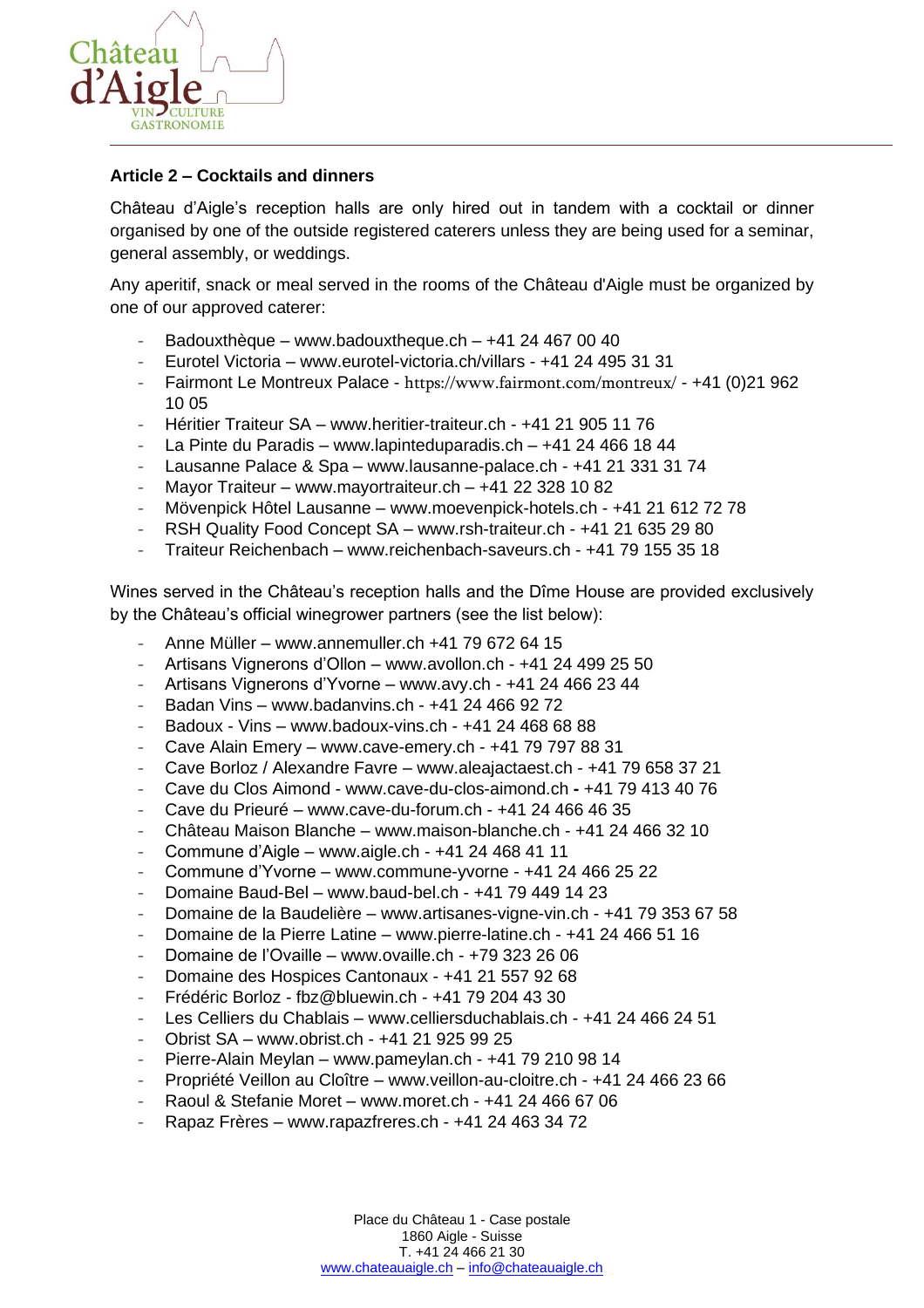

Sparkling wines, champagne and spirits are not subject to this restriction. In case of violation of this rule, organisers will have to pay a CHF 1,000. — surcharge.

To maximise the best use of equipment, only the caterers are allowed to set up the room. All questions concerning the set up and decoration of the room must be directed to the caterers.

## **Article 3 – Parking & organisation**

Parking places around Château d'Aigle are limited. Only 10 places are available, and these cannot be reserved as they are also used by regular Château visitors and clients of the restaurant *La Pinte du Paradis.* 

For security and access reasons, it is strictly forbidden to park in front of the Château or on the road. Council rules and regulations are routinely implemented by police controls of the area*.*  Parking spaces are available on the Avenue du Chamossaire as well as the Place Chevron. It is of course possible to drive up to the Château to drop off passengers.

Deliveries of equipment by organisers or by other suppliers of wine, flowers, etc. can only be carried out with approval from Château d'Aigle management. Appointments must be fixed ahead of time to coordinate all deliveries and storage needs. Vehicles are only allowed to park in front of the Château for as long as it takes to deliver.

#### **Article 4 – Security and damages**

Any event taking place on Château premises which involves over 150 people must be supervised by a security agent appointed and paid for by the organisers. Château d'Aigle generally works with the Securitas company.

Any damages to Château d'Aigle or to the equipment provided will be invoiced to the organisers who are kindly asked to voluntarily report all known damages to the Château's reception desk.

It is forbidden to use Sellotape, nails or drawing pins on the walls, floors, and ceilings of all the rooms in Château d'Aigle.

Throwing rice, flower petals or anything which would litter the floors of Château d'Aigle is strictly prohibited. Any extra cleaning will be charged to the organisers. Use of incandescent objects such as flaming torches, fireworks and smoke bombs is strictly prohibited in and around the premises of Château d'Aigle

Dogs are not welcome in Château d'Aigle's reception halls.